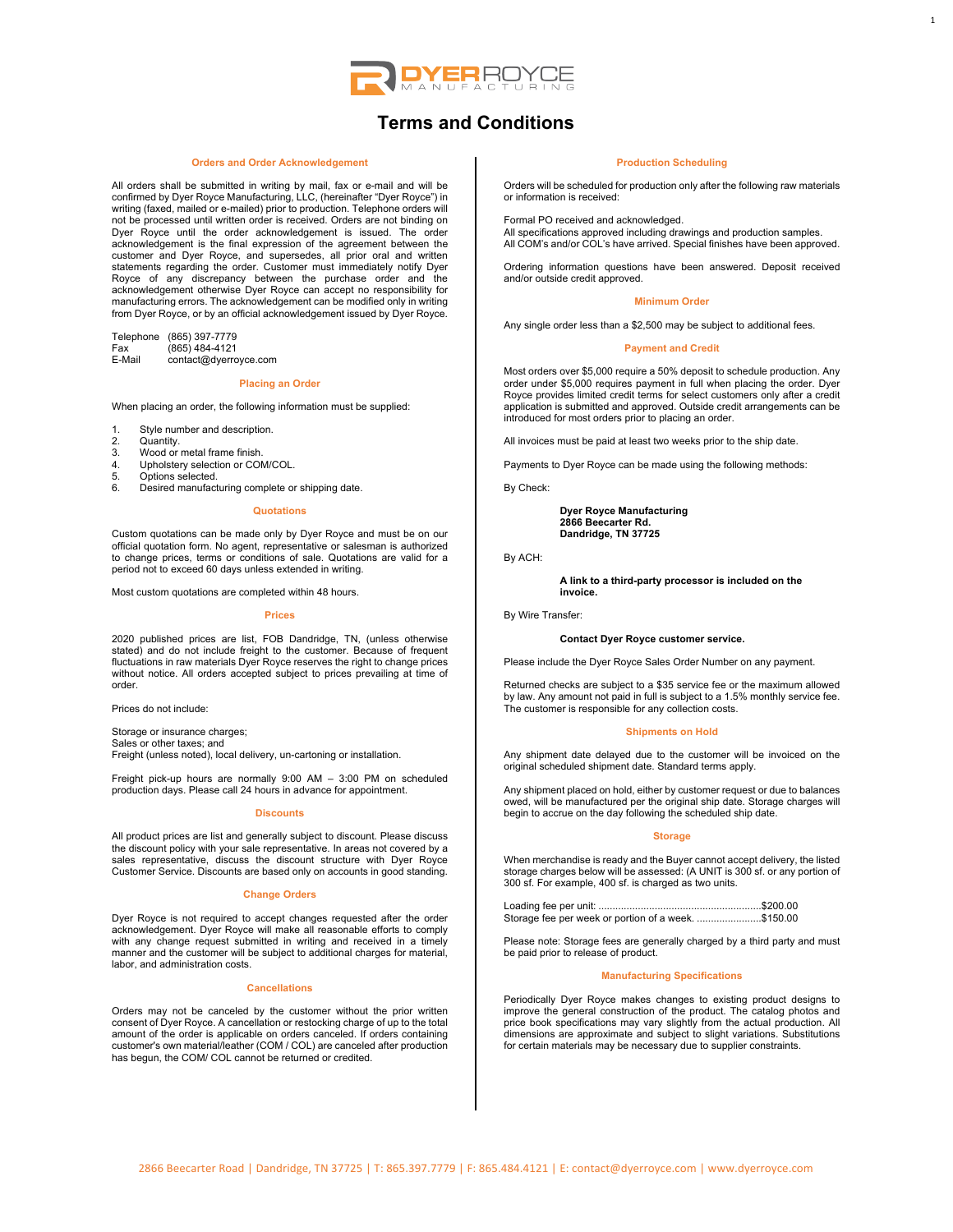

## **Designs and Specifications**

The products shown and described in the Dyer Royce catalog and price lists are, and remain, the property of Dyer Royce. All dimensions and weights shown are approximate. Dyer Royce reserves the right to make changes in price, dimensions, design and construction without prior notice.

#### **Intellectual Property**

Dyer Royce is considered only the manufacturer of non-standard product provided by Dyer Royce based on a customer's request or specification. It is the customer's responsibility to ensure the proper intellectual property<br>rights are secured. Dyer Royce specifically disclaims any obligation to<br>indemnify or defend the customer, property owner, architect, designer, specifier, agents of the customer or others for claims alleging infringement of trademarks, copyrights, patents, designs or any other issues collectively described as intellectual property.

#### **Glides**

In many cases, glides are removed during photography. All products are equipped with standard glides unless otherwise stated. Upgraded and alternate glides are available at an additional cost.

## **Flammability Codes/Foam**

All standard Dyer Royce products are manufactured to meet the flammability requirements of California Technical Bulletin #117. Alternative fire barriers or foam with properly treated fabric has been approved by the suppliers to meet the Boston Fire code rating. It is the customer's responsibility to determine local flammability requirements. Some standard Dyer Royce products may be tested and meet the California Technical Bulletin #133 by using available fire barriers and various fabrics. Consult Dyer Royce Customer Service for more information.

## **Shipping**

All quoted ship dates are approximate. All orders are subject to delay or failure of delivery due to strikes or other labor difficulties, acts of God, war, riot, fire, accident, pandemic, national or global disasters, compliance with government regulations or other causes beyond Dyer Royce's control. Dyer Royce is not liable for any cost associated in shipment or delivery delay regardless of the reason.

## **Partial Deliveries**

We reserve the right to make partial shipments and invoices covering these shipments are to be paid as due. Certain products are shipped from alternate locations and may not arrive together.

#### **Claims**

Dyer Royce is not responsible for damages or loss incurring in transit. All furniture is shipped at the purchaser's own risk after it has been carefully<br>inspected and securely packed. It is accepted as such by the carrier. Before<br>accepting merchandise from the carrier, customer should carefully in all items and note any loss or damage on the delivery receipt. If there is loss or damage, make immediate claim with the delivering carrier. In case damage is concealed and not determined until furniture is unpacked, keep the packing and notify the carrier immediately for an inspection. Failure to make such claim shall constitute acceptance of the merchandise and waiver of any defects, errors or shortages. Dyer Royce will help the purchaser wherever possible to file freight claims.

## **Other Claims**

All claims against Dyer Royce other than valid warranty claims – including claims for shortages and errors – must be made within ten days after delivery. Failure to make any such claims against Dyer Royce within such ten-day period shall constitute acceptance of the merchandise and waiver of any such shortages, errors or other claims. And claim against Dyer Royce Manufacturing LLC must be made in the jurisdiction of Jefferson County, **Tennessee** 

#### **Returns**

No return of merchandise will be accepted without written consent and shipping instructions from Dyer Royce. Unauthorized returns will not be accepted and will be returned freight collect. Authorized returns must be made on a freight prepaid basis to Dyer Royce's designated destination and are subject to substantial restocking charges (50% to 100% of invoice amount). Custom order items cannot be returned.

## **Materials**

2

Due to the variations inherent in natural materials over which Dyer Royce has no control, all furniture containing leather, granite or wood is sold subject to these normal variations and irregularities of color, surface, grain and texture. Dyer Royce cannot warrant against these natural characteristics occurring. Dyer Royce cannot be responsible for matching color surface, grain and texture or for differences in color or tone between covering material supplied and samples from which choice has been made, nor will Dyer Royce be responsible for matching upholstery for separate orders. Dyer Royce cannot warrant against wear, fading or performance of any covering material.

#### **Customer's Own Material/ Leather**

Dyer Royce reserves the right of preliminary approval for all COM/COL prior to order acceptance. Even after such preliminary approval, Dyer Royce reserves the right to reject COM/COL including, if necessary, application of COM/COL to the selected model. When COM/COL is accepted, Dyer Royce assumes no responsibility for its appearance, durability, color-fastness or any other quality after upholstered on Dyer Royce product.

Prices include labor to apply COM (fabrics and vinyl) or COL (leathers and suede) to Dyer Royce product. At Dyer Royce's discretion, additional yardage, labor charges, or handling surcharges may be required as a condition of COM/COL acceptance. COM/COL delivered to Dyer Royce's factory without preliminary approvals, order acceptance and appropriate identification may be refused and Dyer Royce will accept no responsibility for loss or any other claims.

COM/COL yardage requirement is based on industry averages and may change due to the design of the fabric. If additional COM/COL is required to complete an order, it is the responsibility of the customer to provide the COM/COL to the factory.

## **Product Testing**

Dyer Royce utilizes top quality materials and mechanisms for the manufacture of its products. Tests for structural integrity can be conducted under BIFMA (Business and Institutional Furniture Manufacturer's Association) guidelines at the customer's request and cost.

## **Dyer Royce Furniture Textiles**

All other Terms and Conditions of Sale are applicable to the sale of Dyer Royce Textiles except as herein amended or supplemented. Fabrics are computed to the nearest 1/4 yard; minimum order requirement is one yard. Leathers are computed to the nearest full hide; minimum order requirement is one hide. When filling leather orders, Dyer Royce will make every attempt to select full hide sizes to match as closely as possible, but not be less than the specified square footage. Leather is a natural product and hide size varies, some overage should be expected.

#### **Wood Finish Variation**

All items will be manufactured in the standard finish we are running at the time of production. On any order where an exact finish match is required (i.e., replacement or reorders), your purchase order must be clearly marked. These may be subject to custom finish up charges and minimum requirements. Wood owes its inherent beauty to variations in color, grain, and texture, and therefore, these variations are not considered defects. There may be minor variations from one piece of furniture to the next even though they are finished at the same time. Exposure to light and the aging process will cause discoloration of natural wood products. Light finishes on wood will not mask the natural characteristics of wood. Dyer Royce does not guarantee the exact matching of grain, pattern and color.

#### **Custom Finishes**

Custom finishes are subject to additional charges to cover labor and materials. Please check with our factory for the minimum quantities. When matching another furniture manufacturer's standard wood finishes, Dyer Royce is not responsible for variations in their wood samples and/or actual furniture.